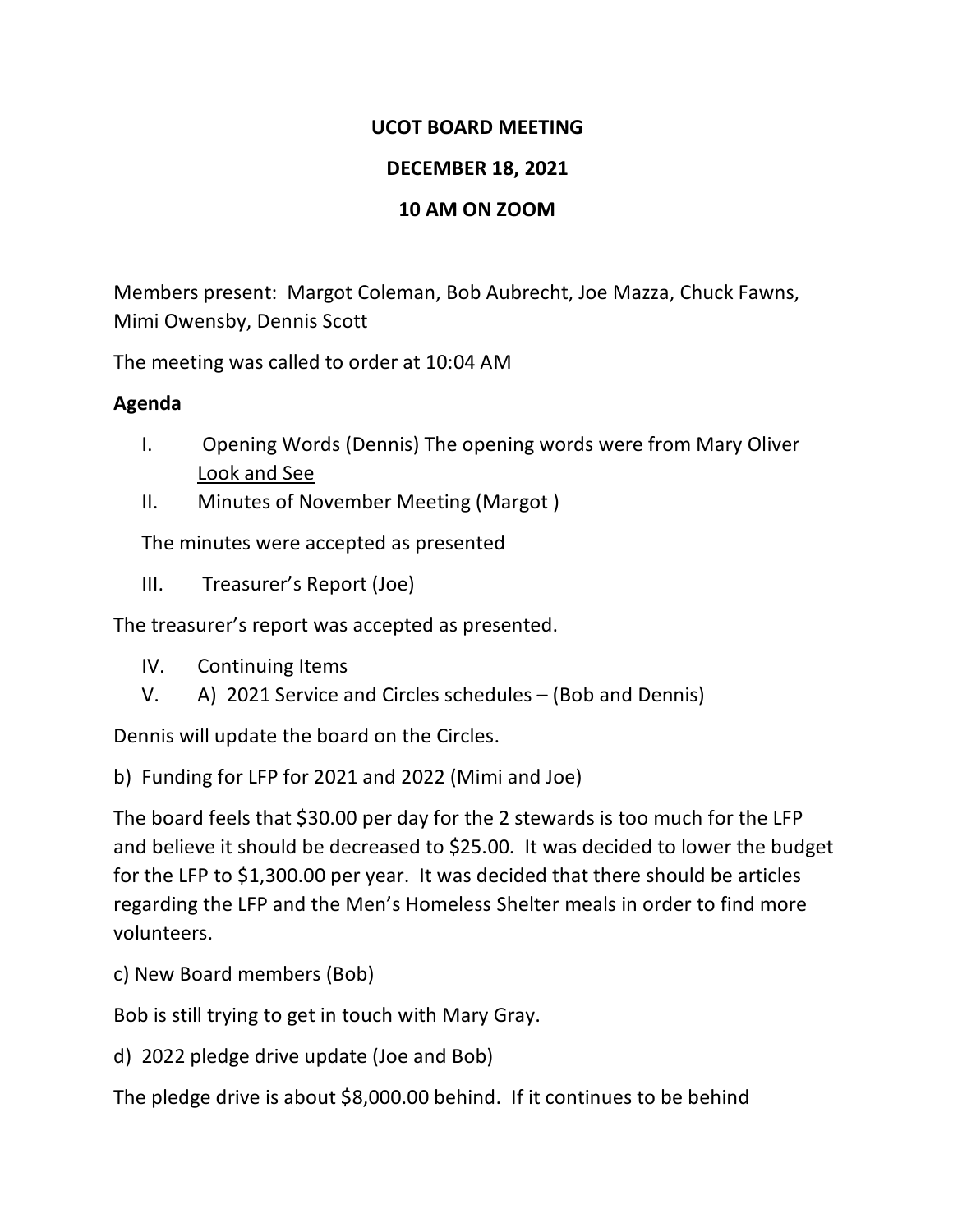UCOT Board Minutes 12/18/21

We will have a deficit of about \$7,800.00. We discussed cancelling the UU magazine subscription since some of us haven't received the last issue. It was decided to give Martha, Rachel, Gary and Munro the equitable compensation. Bob has asked Joe to look into the Cost of Living Allowance to decide how much.

 We will need to look at some of the other expenses and see if we can decrease or cancel them.

e) 2022 Service schedule (Bob)

In spite of Munro and Gary travelling to Durango to help out their UU Church for the first half of the year, our schedule with them will not change. The Circles schedule will also not change.

VI. New Items VII.

a) Preliminary 2022 Budget (Joe and Bob)

As previously mentioned, the board is looking at ways to decrease our expenses if the pledges continue to decrease.

b) Caring Committee (Chuck)

Chuck has suggested that we reestablish the Caring Committee which has lost steam during the pandemic. He would like to reconstitute the committee postpandemic. He feels we should have a Statement of Purpose and that the members of the committee will stay in touch with members of our community on a personal level. He would like the committee to touch base with Gary and see what his ideas might be.

c) Preliminary planning for January 23, 2022 UCOT Annual meeting

Our meeting this year is on the 4<sup>th</sup> Sunday of January which will be January 23, 2022. Gary will give the service on the  $5<sup>th</sup>$  Sunday of January. The  $2<sup>nd</sup>$  and  $3<sup>rd</sup>$ Sundays of January will be Circles.

UCOT Board Meeting Minutes 12/18/21